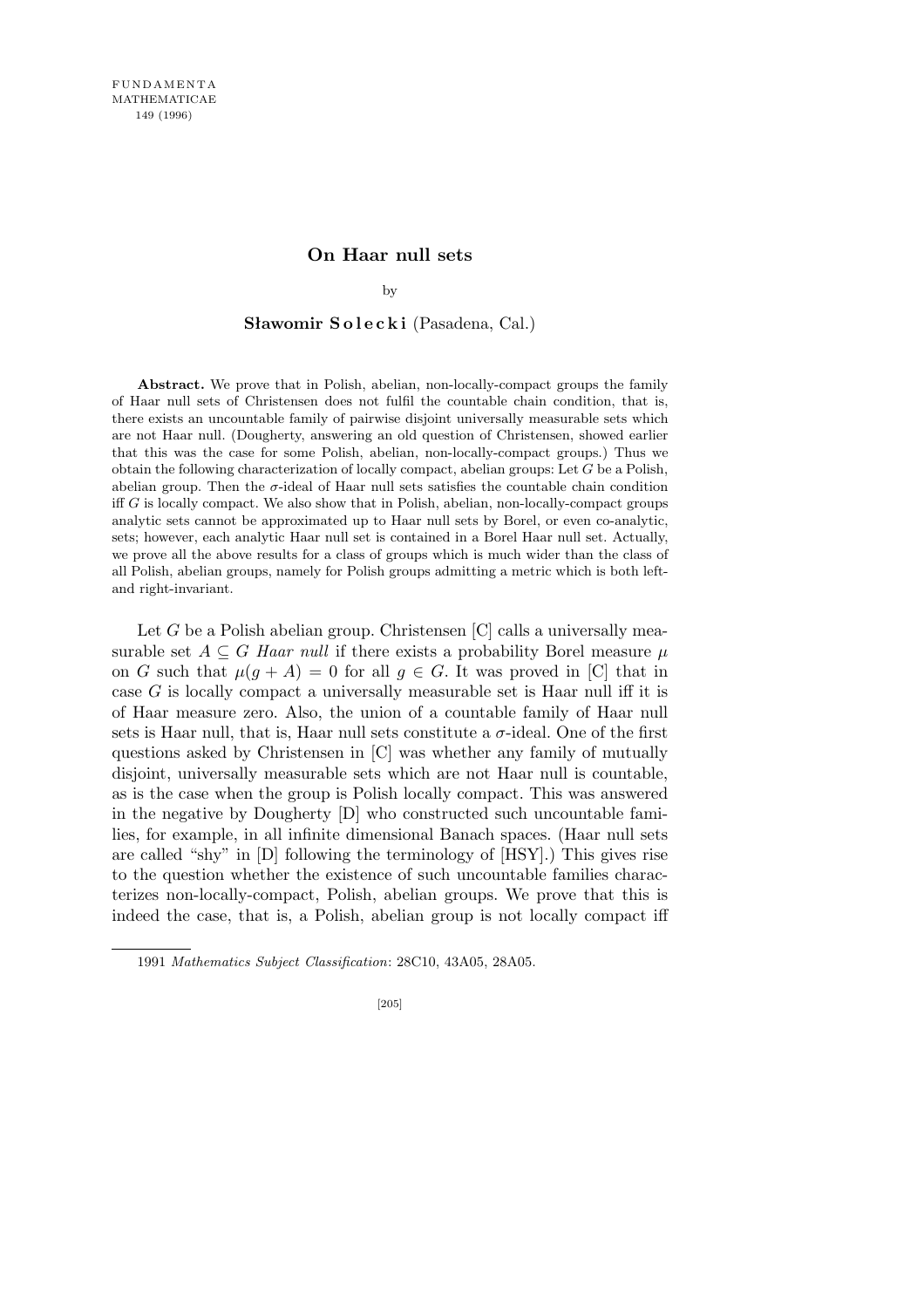206 S. Solecki

there exists an uncountable family of universally measurable or, equivalently, closed, pairwise disjoint sets which are not Haar null. We also consider the problem of approximating sets modulo Haar null sets. We show that in each non-locally-compact, Polish, abelian group there exists an analytic set *A* such that  $A \Delta B$  is not Haar null for any co-analytic set *B*; but each analytic Haar null set is contained in a Borel Haar null set. (This last statement answers a question of Dougherty [D, p. 86].) Additionally, we prove that for any  $\alpha < \omega_1$  there exists  $A \in \Sigma^0_\alpha$  such that  $A \triangle B$  is not Haar null for any  $B \in \mathbf{\Pi}_{\alpha}^0$ .

The definition of Haar null sets was extended by Topsøe and Hoffmann-Jørgensen [TH-J] and Mycielski to all Polish groups. A universally measurable set  $A \subseteq G$  is said to be Haar null if there exists a Borel probability measure  $\mu$  such that  $\mu(gAh) = 0$  for all  $g, h \in G$ . Haar null sets are still closed under countable unions and coincide with Haar measure zero sets in locally compact groups. We prove all our results for Polish groups which admit an invariant metric. (A metric *d* on *G* is *invariant* if  $d(q_1 h q_2, q_1 k q_2) = d(h, k)$ for any  $g_1, g_2, h, k \in G$ .) This class of groups contains properly all Polish, abelian groups, since each metric group *G* admits a left-invariant metric which, obviously, is invariant when *G* is abelian. Any invariant metric on a Polish group is automatically complete.

By  $cl(A)$  we denote the closure of  $A$ . N stands for the set of all natural numbers (and  $0 \in \mathbb{N}$ ) and  $2^{\mathbb{N}}$  for the countable infinite product of  $\{0, 1\}$  with the product topology. By  $2^n$ , for  $n \in \mathbb{N}$ , we denote the set of all sequences of 0's and 1's of length *n* indexed by  $\{0, \ldots, n-1\}$ . For  $x \in 2^{\mathbb{N}}$ , by  $x|n$ , for some  $n \in \mathbb{N}$ , we denote the sequence  $(x(0), \ldots, x(n-1))$ ; in particular,  $x|0 = \emptyset$ .

First, we prove the following purely topological theorem.

Theorem. *Assume G is a Polish*, *non-locally-compact group admitting an invariant metric. Then there exists a closed set*  $F \subseteq G$  *and a continuous function*  $\phi: F \to 2^{\mathbb{N}}$  *such that for any*  $x \in 2^{\mathbb{N}}$  *and any compact set*  $K \subseteq G$ *there is*  $g \in G$  *with*  $gK \subseteq \phi^{-1}(x)$ *.* 

P r o o f  $(1)$ . Let *d* be an invariant metric on *G*. Recall that *d* is complete. By  $B(r)$ ,  $r > 0$ , we denote the ball with radius r centered at *e*, the identity element of *G*. For  $A, B \subseteq G$ , we write  $d(A, B) = \inf \{d(a, b) : a \in A$ ,  $b \in B$ .

Let  $(Q_k)$ ,  $k \in \mathbb{N}$ , be a sequence of finite subsets of *G* such that  $\bigcup_k Q_k$  is dense in *G* and  $Q_k \subseteq Q_{k+1}$ .

 $(1)$  I would like to thank the referee for suggesting simplifications in this proof.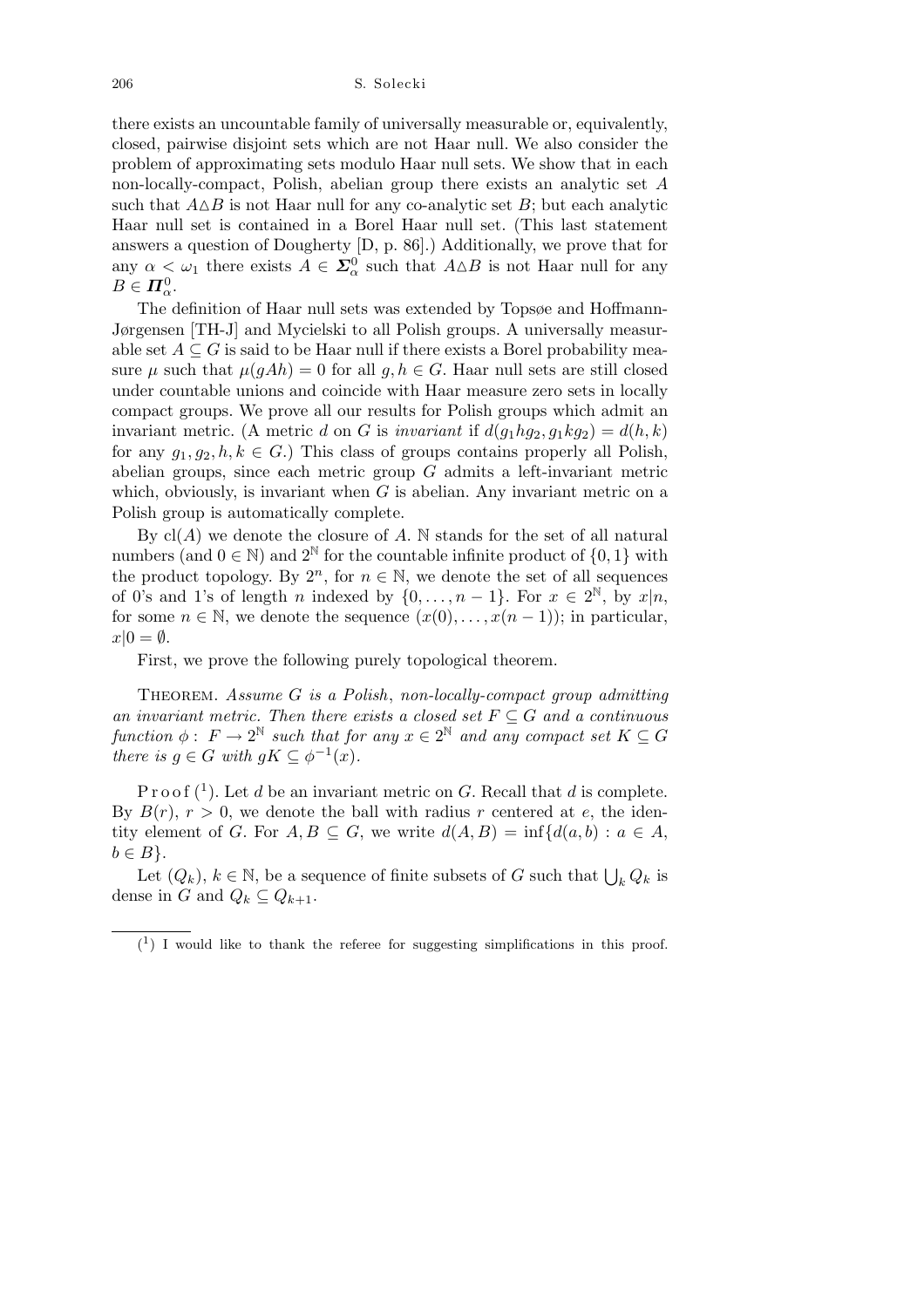CLAIM. *Given*  $\varepsilon > 0$  *there are*  $g_k \in G$ ,  $k \in \mathbb{N}$ , and  $\delta > 0$  *such that* 

(i)  $g_k$  ∈  $B(ε)$ ;  $(iii)$   $d(g_k Q_k, \bigcup_{i \leq k} g_i Q_i) \geq \delta.$ 

Proof of the claim. Since  $G$  is not locally compact, we can find  $\delta > 0$  and an infinite set  $D \subseteq B(\varepsilon)$  whose points are at distance at least  $2\delta$ from each other. Let  $g_0 = e$ . Assume  $g_i$  have already been chosen for  $i < k$ . If for every  $g \in D$  we could find  $a \in Q_k$  and  $b \in \bigcup_{i \leq k} g_i Q_i$  with  $d(ga, b) < \delta$ , then there would exist distinct  $g, g' \in D$  with the same pair  $a \in Q_k$ ,  $b \in \bigcup_{i \leq k} g_i Q_i$ . But then  $d(g, g') = d(ga, g'a) \leq d(ga, b) + d(b, g'a) < 2\delta$ , contradicting  $d(g, g') \geq 2\delta$ . Thus there is  $g \in D$  with  $d(gQ_k, \bigcup_{i \leq k} g_i Q_i) \geq \delta$ . Let  $g_k = g$ .

Using repeatedly the claim, we can recursively choose  $\varepsilon_n$ ,  $\delta_n$ , and  $g_k^n \in G$ ,  $k, n \in \mathbb{N}$ , so that

(iii)  $g_k^n \in B(\varepsilon_n);$  $(iv)$   $d(g_{k}^{n}Q_{k},$  $\frac{5}{1}n$  $a_{i \lt k}$   $g_i^n Q_i$ )  $\geq 3\delta_n$ ;  $\sum_{m>n}^{N} \varepsilon_m \varepsilon_m < \delta_n/2.$ Now let

 $F =$  $\sim$ *n*  $\mathbf{r}$ *k*  $g_k^n Q_k$  cl( $B(\delta_n)$ )

and, for  $x \in 2^{\mathbb{N}}$ ,

$$
F_x = \bigcap_{n} \bigcup_{k \equiv x(n) \, (\text{mod } 2)} g_k^n Q_k \, \text{cl}(B(\delta_n)).
$$

By (iv), for fixed *n*, the sets  $g_k^n Q_k B(\delta_n)$  are disjoint and at distance at least  $\delta_n$  from each other, so

$$
\mathrm{cl}\left(\bigcup_k g_k^n Q_k B(\delta_n)\right) = \bigcup_k g_k^n Q_k \, \mathrm{cl}(B(\delta_n)).
$$

Thus, we see that *F* is closed. Also, *F* is the disjoint union of the sets  $F_x$ . Now define  $\phi : F \to 2^{\mathbb{N}}$  by letting  $\phi(g)$  be equal to the unique x with  $g \in F_x$ . To prove that  $\phi$  is continuous, it is enough to see that the preimages of basic clopen subsets of  $2^{\mathbb{N}}$  are closed. But for  $\tau \in 2^m$ ,  $m \in \mathbb{N}$ , we have  $\sim$  $\mathbf{r}$ 

$$
\phi^{-1}(\lbrace x \in 2^{\mathbb{N}} : x | m = \tau \rbrace) = F \cap \bigcap_{n < m} \bigcup_{k \equiv \tau(n) \pmod{2}} g_k^n Q_k \operatorname{cl}(B(\delta_n)).
$$

This set is closed since  $\bigcup_{k \equiv \tau(n) (\bmod 2)} g_k^n Q_k$  cl( $B(\delta_n)$ ) is by an argument as above for *F*.

Let  $K \subseteq G$  be compact. Given  $x \in 2^N$ , we construct  $h_n \in B(\varepsilon_n)$  such that  $hK \subseteq F_x$  for  $h = \ldots h_2h_1h_0$ . Suppose we have already found  $h_m$  for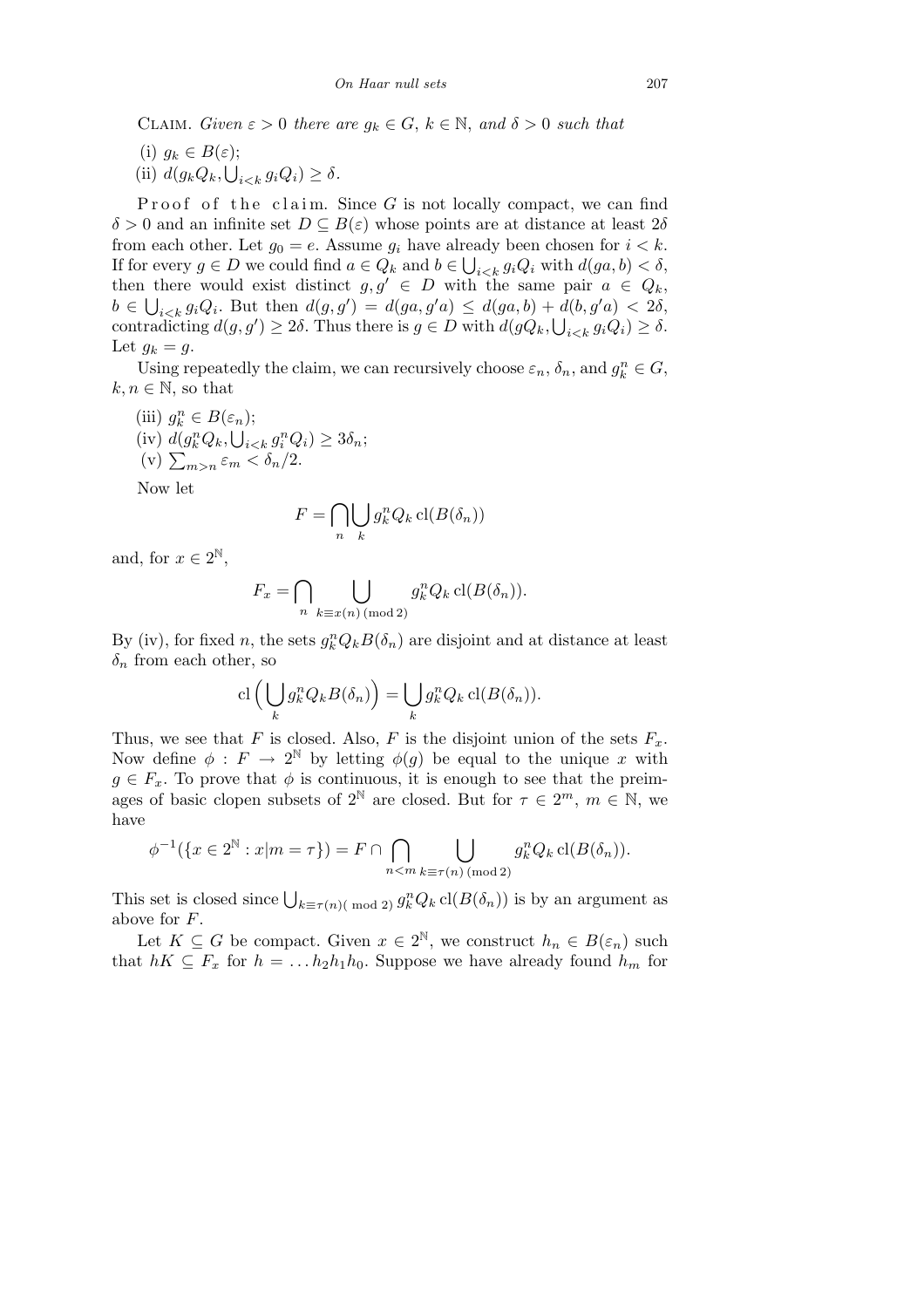$m < n$ . Note that  $\bigcup_k Q_k B(\delta_n/2) = G$  because  $\bigcup_k Q_k$  is dense. Since the union is increasing, for *k* large enough, we have

$$
h_{n-1}h_{n-2}\dots h_0K\subseteq Q_kB(\delta_n/2).
$$

Choose such a *k* with  $k \equiv x(n) \pmod{2}$ , and let  $h_n = g_k^n$ . By (iii),  $h_n \in$  $B(\varepsilon_n)$ .

For each  $n \in \mathbb{N}$ , we have  $h_{n-1}h_{n-2} \ldots h_0K \subseteq Q_kB(\delta_n/2)$ , with *k* as in the definition of  $h_n$ , so

(\*) 
$$
h_n h_{n-1} h_{n-2} \dots h_0 K \subseteq g_k^n Q_k B(\delta_n/2).
$$

Since  $h_m \in B(\varepsilon_m)$  for  $m > n$ , it is easy to check, using the invariance of *d*, that the sequence  $(h_m h_{m-1} \ldots h_{n+1})_{m>n}$  is Cauchy. So, since *d* is complete, it converges, and by (v),

(\*\*) 
$$
d(\ldots h_{n+2}h_{n+1}, e) < \sum_{m > n} \varepsilon_m < \delta_n/2.
$$

Now, a quick calculation using (*∗*) and (*∗∗*) and the invariance of *d* gives

$$
hK \subseteq B(\delta_n/2)g_k^n Q_k B(\delta_n/2) = g_k^n Q_k B(\delta_n/2) B(\delta_n/2) \subseteq g_k^n Q_k \operatorname{cl}(B(\delta_n)).
$$

Since this works for all *n*,  $hK \subseteq F_x$ . This finishes the proof of the theorem.

Corollary. *Let G be a Polish group admitting an invariant metric. Then each family of universally measurable or* , *equivalently*, *closed*, *pairwise disjoint sets which are not Haar null is countable iff G is locally compact.*

P r o o f.  $(\Leftarrow)$  If *G* is locally compact, Haar null sets coincide with sets of Haar measure zero (see [C] and [TH-J]). Since *G* is Polish, Haar measure is *σ*-finite.

(*⇒*) Assume *G* is not locally compact. Since for any Borel probability measure on *G* there is a compact set of positive measure, it follows that the sets  $\phi^{-1}(x)$ ,  $x \in 2^{\mathbb{N}}$ , from the Theorem are not Haar null.

Proposition. *Let G be a Polish group.*

(i) If  $A \subseteq G$  *is analytic and Haar null, then there exists a Borel set*  $B \subseteq G$  *which is Haar null and*  $A \subseteq B$ *.* 

(ii) *Assume that G is not locally compact and admits an invariant metric. Then there exists an analytic set*  $A$  *such that*  $A \triangle B$  *is Haar null for no coanalytic set B. For any*  $\alpha < \omega_1$  *there exists*  $A \in \Sigma^0_\alpha$  *such that*  $A \triangle B$  *is Haar null for no*  $B \in \mathbf{\Pi}_{\alpha}^0$ .

Proof. If  $Z \subseteq X \times Y$ , then, as usual,  $Z_x = \{y \in Y : (x, y) \in Z\}$  for *x ∈ X*.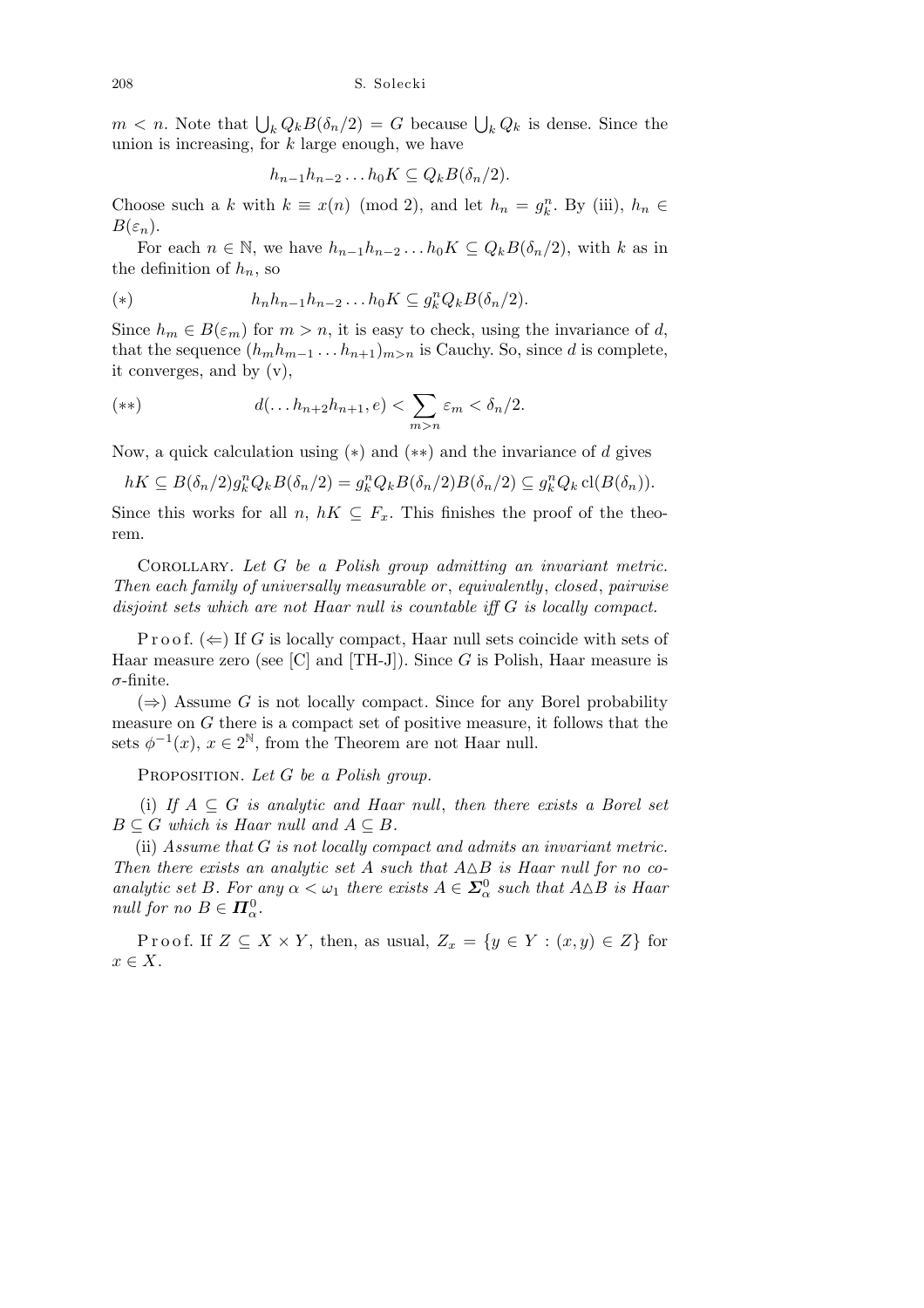(i) Let A be analytic and Haar null. Let  $\mu$  be a probability Borel measure witnessing it. Then the family of sets

$$
\Phi = \{ X \subseteq G : X \in \Sigma_1^1 \text{ and } \mu(g_1 X g_2) = 0 \,\,\forall g_1, g_2 \in G \}
$$

is  $\Pi_1^1$  on  $\Sigma_1^1$ , that is, for any  $\Sigma_1^1$  set  $P \subseteq Y \times G$ , with *Y* a Polish space, the set  $\{y \in Y : P_y \in \Phi\}$  is  $\Pi_1^1$ . To check this, let  $P \subseteq Y \times G$  be  $\Sigma_1^1$ , with *Y* Polish. Define  $\widetilde{P} \subseteq G \times G \times Y \times G$  by

$$
(g_1, g_2, y, g) \in \widetilde{P}
$$
 iff  $g \in g_1 P_y g_2$ .

Then we have  $\widetilde{P} \in \mathcal{L}_1^1$ . It follows from [K, Theorem 29.26] that  $\{(g_1, g_2, y)$ :  $\mu(\widetilde{P}_{(g_1,g_2,y)})=0\}$  is  $\Pi^1_1$ , whence so is

$$
\{y\in Y: \mu(\widetilde{P}_{(g_1, g_2, y)})=0\; \forall g_1, g_2\in G\}=\{y\in Y: P_y\in \varPhi\}.
$$

Now, since  $A \in \Phi$ , by (the dual form of) the First Reflection Theorem (see [K, Theorem 35.10 and the remarks following it]), there exists a Borel set *B* with  $B \supset A$  and  $B \in \Phi$ , so *B* is as required.

(ii) Let *F* and  $\phi: F \to 2^{\mathbb{N}}$  be as in the Theorem. The argument below is essentially the same as Balcerzak's argument in the proof of Lemma 2.1 from [B]. Let  $\Lambda =$  co-analytic sets or  $\Lambda = \mathbf{\Pi}^0_\alpha$  for some  $\alpha < \omega_1$ . Let  $U \subseteq 2^{\mathbb{N}} \times G$ be universal for  $\Lambda | G$ , that is,  $U \in \Lambda$  and  $\{B \subseteq G : B \in \Lambda\} = \{U_x : x \in 2^{\mathbb{N}}\}.$ Put  $\mathbf{r}$ 

$$
A = (G \setminus F) \cup \bigcup_{x \in 2^{\mathbb{N}}} (\phi^{-1}(x) \setminus U_x).
$$

Note that  $A = (G \ F) \cup \{ g \in F : (\phi(g), g) \notin U \}$  whence, since  $\phi$  is continuous and *F* is closed,  $G \setminus A \in \Lambda$ . Also, for any  $x \in 2^{\mathbb{N}}$ , we have  $A \Delta U_x \supset \phi^{-1}(x)$ . Thus,  $A \triangle B$  is not Haar null for any  $B \in \Lambda$ .

Remark. Proposition (i) can also be deduced from a theorem of Dellacherie. If  $\mu$  witnesses that an analytic set *A* is Haar null, put  $\tilde{\mu}(X)$  =  $\sup\{\mu^*(gXh): g, h \in G\}$ , where  $X \subseteq G$  and  $\mu^*$  is the outer measure induced by  $\mu$ . Then it is easy to check that  $\tilde{\mu}$  is what is called in [De] a caliber. Thus, since  $\tilde{\mu}(A) = 0$ , by [De, Theorem 2.4], there exists a Borel set  $B \supset A$ with  $\tilde{\mu}(B) = 0$ , that is,  $\mu(gBh) = 0$  for any  $g, h \in G$ .

## **References**

- [B] M. B alcerzak, *Can ideals without ccc be interesting*? Topology Appl. 55 (1994), 251–260.
- [C] J. P. R. Christensen, *On sets of Haar measure zero in abelian Polish groups*, Israel J. Math. 13 (1972), 255–260.
- [De] C. D ell a cherie, *Capacities and analytic sets*, in: Cabal Seminar 77–79, Lecture Notes in Math. 839, Springer, 1981, 1–31.
- [D] R. Dougherty, *Examples of non-shy sets*, Fund. Math. 144 (1994), 73–88.